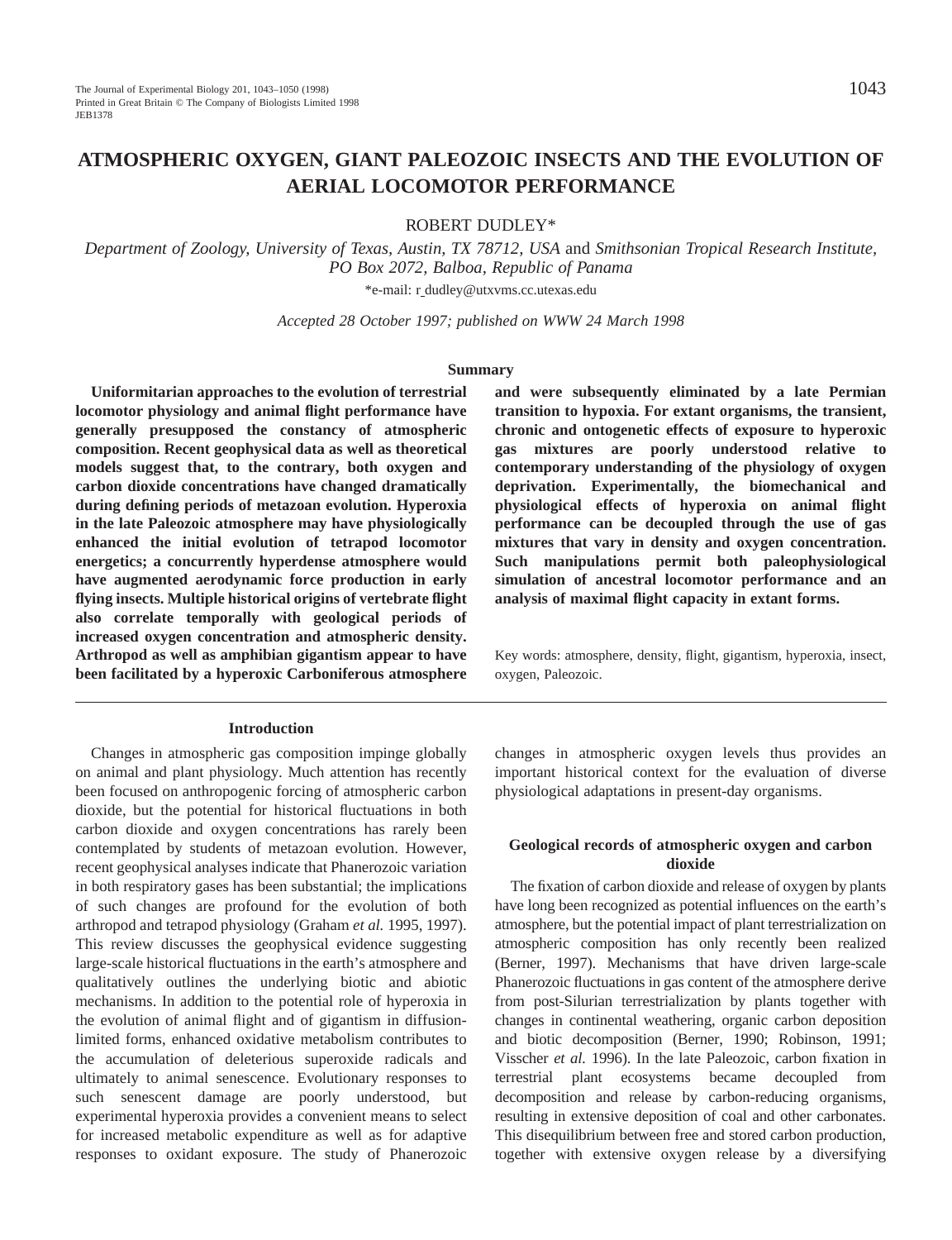

Fig. 1. Estimates of Phanerozoic oxygen and carbon dioxide atmospheric concentrations from Berner (1990, 1994) and Berner and Canfield (1989); see Berner (1997) for a summary of independent geochemical estimates of Proterozoic carbon dioxide concentrations. PAL, present atmospheric level (20.9 % O<sub>2</sub>; 0.036 % CO<sub>2</sub>); MYBP, million years before present;  $C$ , Cambrian; O, Ordivician ; S, Silurian; D, Devonian; C, Carboniferous; P, Permian ; Tr, Triassic; J, Jurassic; K, Cretaceous; T, Tertiary.

arborescent flora, dramatically altered atmospheric carbon dioxide and oxygen concentrations (Fig. 1). Carbon dioxide levels through much of the Devonian and Carboniferous were probably much higher than the contemporary 0.036 %, with an approximately tenfold reduction evident from the middle to late Paleozoic (Berner, 1990, 1994; Mora *et al.* 1996; Retallack, 1997). The late Paleozoic drawdown of this greenhouse gas was also probably associated with a substantial reduction in earth surface temperatures (Berner, 1994).

Concomitant with this reduction in carbon dioxide concentration, the oxygen concentration of the late Paleozoic atmosphere may have risen to as high as 35 % (Berner and Canfield, 1989; see Fig. 1), a remarkable value compared with the 20.9 % of the contemporary atmosphere. This elevation of oxygen partial pressure occurred against the background of a constant nitrogen partial pressure (Hart, 1978; Holland, 1984), yielding an increased total pressure of the atmosphere. Atmospheric oxygen concentrations are unlikely to have exceeded 35 %, as this value represents an approximate threshold for spontaneous combustion of the biosphere (Watson *et al.* 1978; Kump, 1989). Both modelling (Berner and Canfield, 1989) and empirical (Makowski *et al.* 1989; Wignall and Twitchett, 1996; Isozaki, 1997) results demonstrate an oxygen crash from the high Upper Carboniferous levels to an early Triassic value as low as 15 % (Fig. 1). Berner and Canfield (1989) indicate a subsequent, but apparently smaller, pulse in atmospheric oxygen concentrations starting in the mid Jurassic and continuing through the Cretaceous and much of the Tertiary (Fig. 1). Although not as pronounced as the late Paleozic pulse

in oxygen, this latter increase represents a secondary but still significant Cretaceous and Tertiary elevation in atmospheric oxygen relative to the present-day level. Furthermore, aquatic levels of carbon dioxide and oxygen are coupled to the atmospheric partial pressures of these gases (Richards, 1965), suggesting widespread effects of the trends depicted in Fig. 1 across virtually all ecosystems. Biologists may well view with skepticism the accuracy of large-scale geophysical models in predicting climatic features of ancient ecosystems, but the qualitative mechanisms of carbon dioxide depletion and oxygen enhancement must apply in any model of plant terrestrialization during the Paleozoic. The precise magnitudes of these dramatic changes remain only broadly constrained, but a combination of biotic and abiotic factors was clearly sufficient to have driven major fluctuations in both carbon dioxide and oxygen concentrations of the atmosphere (Berner, 1997).

Variable oxygen partial pressures coupled with constant nitrogen partial pressure through the Phanerozoic further indicate that such physical features as air density, viscosity, diffusivity and heat conductivity varied substantially through the late Paleozoic and to a lesser extent during the Cretaceous and Tertiary (see Graham *et al.* 1995). Because Paleozoic hyperoxia involved an increase in oxygen concentration as well as in atmospheric density, this condition differs from that obtained experimentally in a hyperbaric chamber, within which oxygen concentration remains constant but total pressure increases. The use of the terms hypo- and hyperdensity therefore supplements the classical terminology of hypo- and hyperbaria, and is warranted to emphasize the potential decoupling of total pressure and air density. This approach also retains the use of hypo- and hyperoxia to describe oxygen partial pressure relative to normobaric values at the present atmospheric concentration of 20.9 %.

#### **Late Paleozoic gigantism and the end-Permian extinctions**

A well-known yet poorly quantified feature of late Paleozoic terrestrial faunas is the widespread taxonomic distribution of animal gigantism (Briggs, 1985; Graham *et al.* 1995). Carboniferous gigantism was most evident among diverse lineages of flying insects (Carpenter, 1992), but was also present in additional arthropod taxa, such as millipedes and arthropleurids, and among the terrestrial labyrinthodont amphibians. The wingspans of the extinct dragonfly order Protodonata exceeded 70 cm in one species, whereas the wingspans of late Paleozoic Paleodictyoptera ranged from 0.9 to 43 cm (Shear and Kukalová-Peck, 1990; Carpenter, 1992). Some Carboniferous mayflies were characterized by wingspans of 8.5–45 cm (Kukalová-Peck, 1985). Giant Carboniferous hexapods are also found in the phylogenetically basal orders of wingless insects (Diplura and Thysanura; see Kukalová-Peck, 1987). Millipedes 1 m long, giant arthropleurids (an extinct arthropod class) and even giant arachnids round out the late Paleozoic cast of terrestrial arthropod giants (Briggs, 1985; Graham *et al.* 1995). Among terrestrial vertebrates, large amphibians reached body lengths of up to 2 m (Carroll, 1988).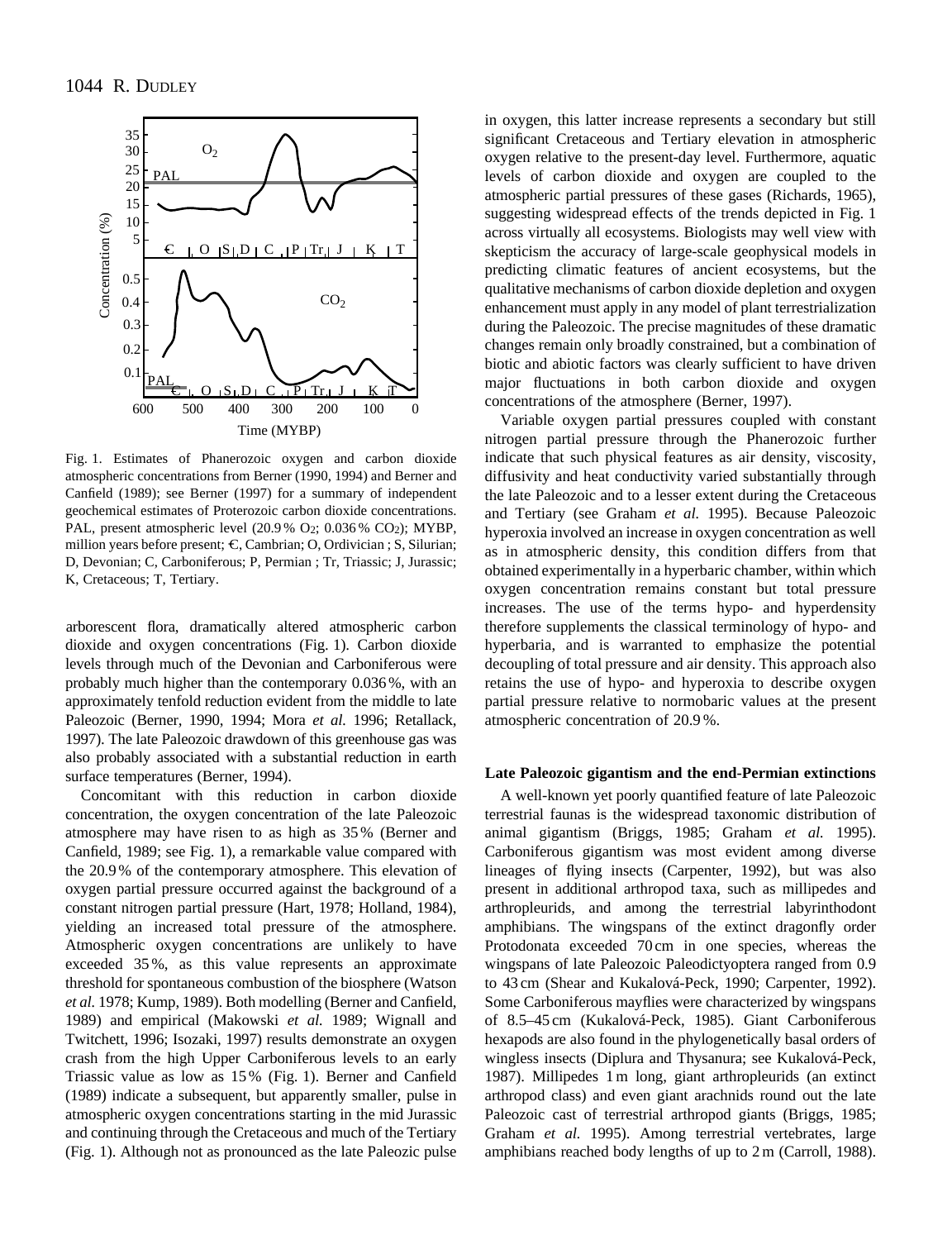These large amphibians were probably limited by the capacity for cutaneous respiration which, at least in contempory urodeles, is known to restrict maximum body size through diffusive limitations (see Ultsch, 1974).

Few causal hypotheses have been advanced for Paleozoic gigantism, although predatory defense (Vermeij, 1987; Shear and Kukalová-Peck, 1990) as well as enhanced flight performance (Kukalová-Peck, 1978) are plausible ecological explanations. The suggestion that variable oxygen concentrations characterized Paleozoic times, however, implies a direct mechanism underlying increased body size in diffusionlimited forms (Graham *et al.* 1995). The most immediate physiological effect of an increased oxygen partial pressure is to increase diffusive flux in the tracheal system. Limits to insect body size imposed by tracheal diffusion (see Weis-Fogh, 1964) can therefore shift upwards as oxygen partial pressure increases (Graham *et al.* 1995); oxidative metabolism will be similarly enhanced. This straightforward hypothesis for late Paleozoic gigantism was suggested by Rutten (1966), Schidlowski (1971) and Tappan (1974), all of whom argued that the very large Carboniferous Protodonata would have required a hyperoxic atmosphere. However, Paleozoic gigantism through mitigation of aerobic diffusional constraints would be expected in a diversity of taxa supplemental to insects (Graham *et al.* 1995). Although hyperoxia does not exclude other potential mechanisms promoting gigantism (e.g. predator–prey interactions), a causal mechanism of diffusive enhancement would be imposed globally and would apply irrespective of taxonomic association. Not only hexapod insects but a diversity of arthropod classes as well as various amphibians displayed gigantism, consistent with hyperoxic relaxation of diffusionlimited respiration in these taxa. Although an increase in atmospheric pressure will decrease oxygen diffusivity within tracheal systems, given the dependence of gas diffusion coefficients on total pressure (Paganelli *et al.* 1975), the net effect of elevated oxygen levels on diffusive flux is nonetheless substantial. The elevation of oxygen partial pressure to an atmospheric concentration of 35 %, when coupled with a constant nitrogen partial pressure, increases rates of oxygen diffusion by approximately 67 %. This value probably represents the maximum increase during the Paleozoic oxygen pulse and would clearly have had a substantial impact on the function of respiratory systems.

Also consistent with the hypothesis of diffusive constraints on oxidative metabolism is the winnowing of giant terrestrial arthropods parallel with the increasingly hypoxic conditions of the late Permian (Graham *et al.* 1995; see Fig. 1). Most characteristically, the various insect taxa that attained exceptionally large body sizes during the Carboniferous do not persist after the Permian (see Carpenter, 1992). The severe end-Permian extinctions of both terrestrial and marine taxa have been, in part, attributed to anoxic conditions (e.g. Berner, 1989; Gruszczyński et al. 1989; Hallam, 1991; Wignall and Hallam, 1992, 1993; Knoll *et al.* 1996), although a diversity of biotic and abiotic factors may have contributed synergistically to this effect (Erwin, 1992, 1994). The disappearance of giant

# *Oxygen and animal flight performance* 1045

terrestrial arthropods with diffusion-limited respiratory systems is, however, consistent with the causal mechanism of atmospheric hypoxia restricting such taxa to progressively smaller body sizes (Graham *et al.* 1995). Similar conclusions apply to the giant semiaquatic and terrestrial amphibians of the late Paleozoic that became extinct by the end of the Permian. Further analysis of this hypothesis must rely on quantitative analyses of phyletic size change in relation to atmospheric levels of oxygen during the late Paleozoic, a task that will be substantially complicated by the paucity of complete fossil specimens from this period (see Carpenter, 1992). However, a secondary peak of insect gigantism (e.g. among the Ephemeroptera; R. Dudley, in preparation) appears to occur in the Cretaceous, when the atmosphere was also hyperoxic. Further paleontological description and analysis of arthropod gigantism are thus likely to be rewarding.

### **Physically variable atmospheres and the origin of animal flight**

In addition to the direct physiological effects of variable oxygen concentrations, the physical consequences of differing atmospheric composition are both substantial in magnitude and diverse in character (Dudley and Chai, 1996). The physical effects of an increased air density would be most profound for the evolution of aerial locomotion; a greater density will result in increased force production by aerodynamic structures (Vogel, 1994) and possibly advantageous shifts of the Reynolds number. Harlé and Harlé (1911), in fact, proposed that giant Paleozoic insects would have required hyperdense air in order to fly. The end-Devonian to early Carboniferous origin of flight in insects (Wootton, 1990) correlates well with an increasing air density in the late Paleozoic (see Fig. 1). Enhanced aerodynamic force production by bodies and protowinglets of ancestral insects, together with higher Reynolds numbers favorable for lift generation (Vogel, 1994), would have facilitated evolution of both gliding and flapping flight in protopterygotes. The initial evolution of the intensely oxidative flight metabolism of insects would also have been facilitated by enhanced oxygen diffusion within the tracheal respiratory system. A hyperoxic atmosphere in the late Paleozoic would thus have contributed both biomechanically and physiologically to the evolution of aerial locomotor performance in animals. Secondary effects associated with changing atmospheric composition may also have contributed to insect flight evolution. For example, a reduction in earth surface temperatures associated with declining Paleozoic carbon dioxide concentrations might have increased the selective advantages of incipient thermoregulation in protopterygote winglets prior to fully developed aerodynamic functions (see Kingsolver and Koehl, 1985, 1994).

The three independent origins of vertebrate flapping flight may also have been facilitated by hyperdense and hyperoxic atmospheres (Table 1). The precise timing of flight evolution in birds, bats and pterosaurs remains indeterminate, but a likely late Jurassic appearance and Cretaceous diversification of birds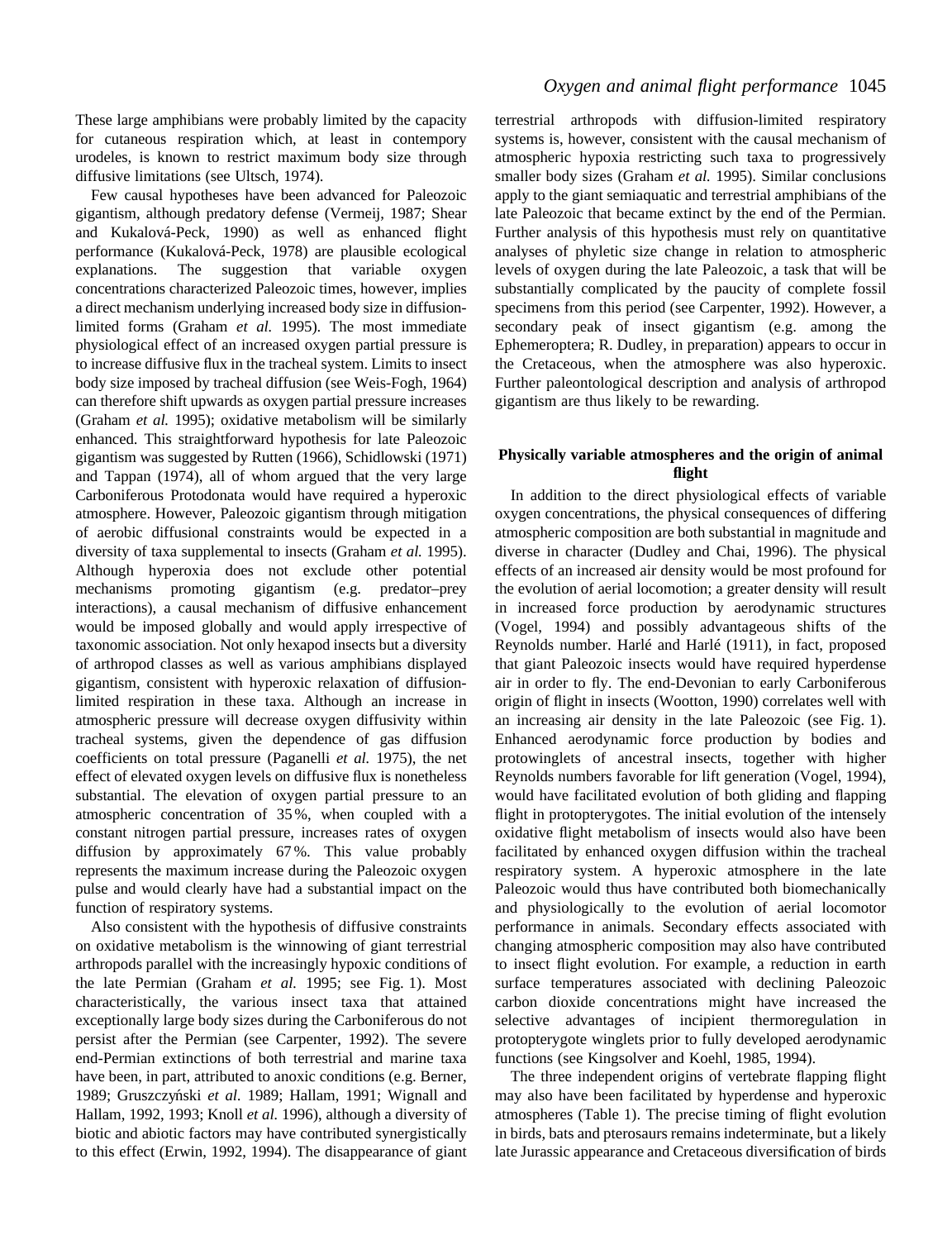# 1046 R. DUDLEY

| Geological range                       | Atmospheric<br>oxygen | Atmospheric<br>density | Evolution of<br>flapping flight  | Insect gigantism                |
|----------------------------------------|-----------------------|------------------------|----------------------------------|---------------------------------|
| Pre-Carboniferous                      | Hypoxic               | Hypodense              | (No taxa)                        | (None)                          |
| Carboniferous to end-Permian           | Hyperoxic             | Hyperdense             | <b>Insects</b><br>Pterosaurs (?) | Present                         |
| Triassic to early Jurassic             | Hypoxic               | Hypodense              | (No taxa)                        | Absent                          |
| Mid-Jurassic to<br>Cretaceous/Tertiary | Hyperoxic             | Hyperdense             | <b>Birds</b><br>Bats $(?)$       | Present (e.g.<br>Ephemeroptera) |
| End-Tertiary                           | Normoxic              | Normodense             | (No taxa)                        | Absent                          |

Table 1. *Evolution of animal flight and insect gigantism in relation to atmospheric oxygen and density*

The origin of flapping flight in insects is unclear but probably occurred in either the late Devonian or Lower Carboniferous (Wootton, 1990). Similarly, the origins of flight in bats and pterosaurs remain only broadly constrained in the fossil record (see text).

is temporally correlated with a time of increasing air density and oxygen availability (see Fig. 1). The widely debated flight abilities of *Archaeopteryx* (e.g. Ruben, 1991, 1993) may thus be placed in the broader context of increased oxygen concentration and air density in the early Cretaceous. The earliest known pterosaurs date from the Triassic and are consistent with Permian origins of flight, whereas pterosaur gigantism (e.g. *Quetzalcoatlus*) is confined to the Cretaceous (Wild, 1984; Wellnhofer, 1991). Most recently, the earliest fossils of microbats have been dated at 50 million years before the present (MYBP) and demonstrate seemingly modern morphology, whereas bat origins may be placed either within the early Paleocene or late Cretaceous (Jepsen, 1970; Altringham, 1996). One potential commonality among these three unrelated vertebrate taxa is origination and diversification during periods of elevated atmospheric oxygen partial pressure. Only a detailed fossil record for these taxa will unequivocally test this correlational hypothesis, but a nonuniformitarian perspective of atmospheric composition is minimally required as one (of numerous) alternative interpretations of vertebrate flight evolution. The aerodynamic effects of variable atmospheric composition cannot be determined for the extinct transitional forms of flying animals, but one approach to evaluating historical scenarios is to investigate the performance of extant organisms under postulated ancestral atmospheric conditions.

### **Neontological perspectives**

The hyperdense conditions of the late Paleozoic were causally linked with hyperoxia, but the density and oxygen concentrations of experimental gas mixtures can be varied independently through combinations of oxygen and nitrogen with selected noble gases (Dudley and Chai, 1996; see Fig. 2). Unfortunately, hyperoxic manipulations have received little experimental attention relative to biomedically oriented studies of hypoxia. This deficiency is unfortunate because hyperoxic conditions are likely to have prevailed during much of early tetrapod diversification as well as during the multiple evolutionary origins of animal flight. The use of hyperoxia provides a classic test of hypotheses for diffusive limitations in respiratory pathways; if enhanced oxygen availability does not yield increased rates of oxygen consumption, non-diffusive (i.e. convective and/or perfusive) limits to aerobic capacity are indicated. Much of the early literature in this area is apparently confounded methodologically (Welch, 1982), although whole-animal studies of exercising humans show that hyperoxia facilitates an increase in the maximal rate of oxygen consumption (Plet *et al.* 1992; Knight *et al.* 1993). Curiously, no experimental tests have been made to evaluate the effects of hyperoxia on the exercise metabolism of amphibians and reptiles.

An analysis of hyperoxic effects for a wide size range of amphibian taxa would also be informative to evaluate allometries of maximum rates of cutaneous and pulmonary respiration. However, neontological simulations of amphibian paleophysiology must necessarily consider carbon dioxide levels as well as oxygen availability. The wide range of carbon dioxide concentrations through the Paleozoic may have significantly influenced the evolution of vertebrate activity metabolism and of tetrapod endothermy (Graham *et al.* 1997). For example, hypercapnia can interact *via* respiratory acidosis with the metabolic effects of hypoxia (e.g. Kuhnen *et al.* 1987) and hyperoxia (e.g. Graham and Wilson, 1983). The induction of hypothermia by hypoxia in various vertebrates (Wood, 1991) suggests that a comparable exploration of the effects of hyperoxia on thermoregulation will be informative. Potential interactions between oxygen availability and hypercapnia during thermoregulatory responses are also relevant in the light of the covariance between these two gases during the Permian elaboration of tetrapod endothermy (Graham *et al.* 1997).

Animal flight poses a particularly interesting context for the study of maximal aerobic metabolism given that this locomotor mode demonstrates the physiological extremes of mass-specific oxygen uptake rates among vertebrate and invertebrate taxa. Given interests in high-altitude flight and the efficiency of oxygen extraction, the effects of hypoxia on avian respiratory physiology have been widely studied, albeit primarily in the context of resting metabolism (Faraci, 1991). However, a recent study found no hyperoxic enhancement of the maximum metabolic rates of hovering hummingbirds flying in hypodense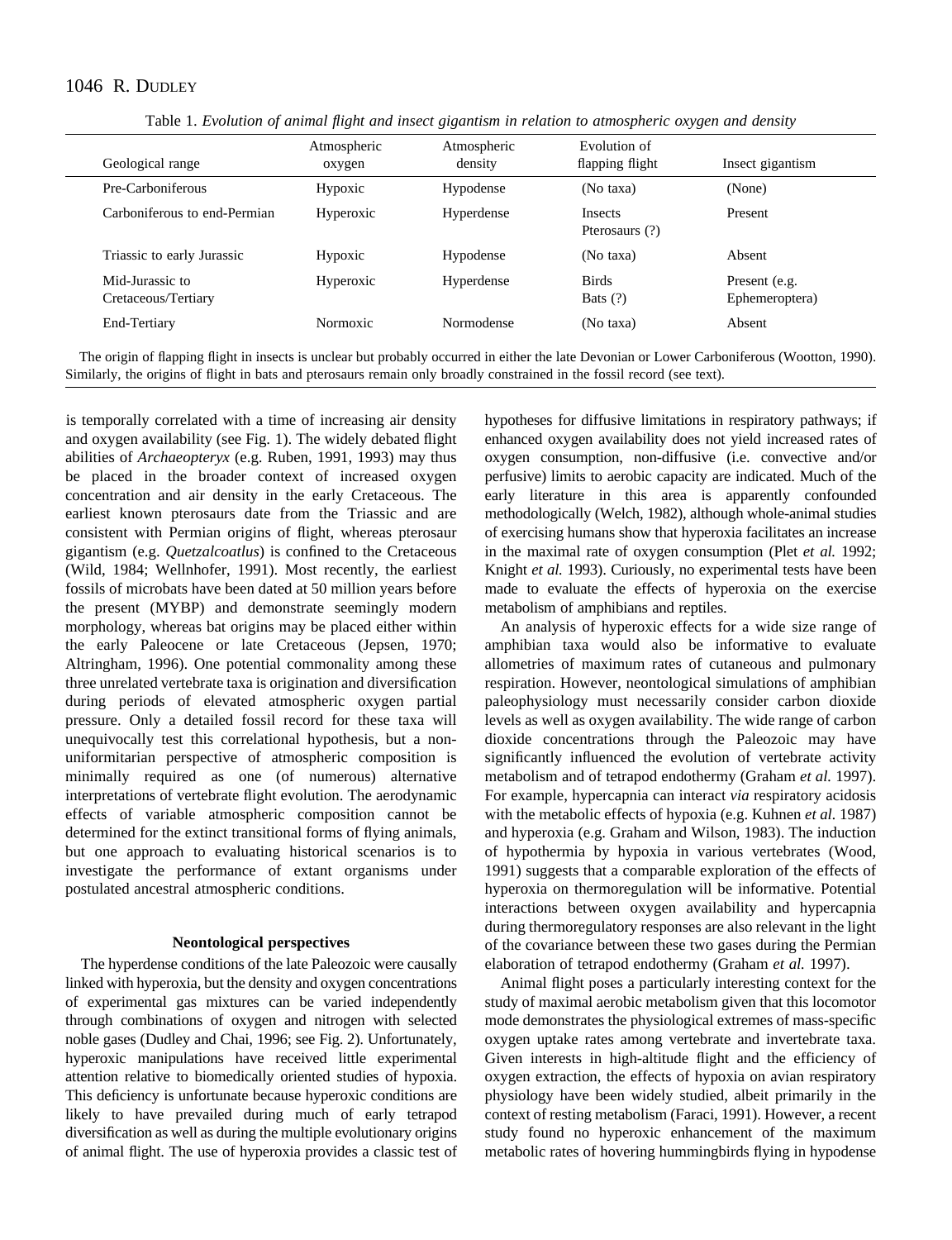

Air density

Increasing  $O_2$  partial pressure

Fig. 2. Experimental methods for covarying oxygen partial pressure and air density of gas mixtures. Heliox (also known as helox), 20.9 %  $O_2/79.1$  % He; nitrox, 20.9 %  $O_2/79.1$  % N<sub>2</sub>; xenox, 20.9 %  $O_2/79.1$  % Xe. See Dudley and Chai (1996) for details.

air (Chai *et al.* 1996), suggesting non-diffusive limits to maximal flight performance. Flight is energetically more costly at lower air densities, and the use of helium to replace nitrogen is a simple and benign method of eliciting increased power production from flying animals (Dudley, 1995; Dudley and Chai, 1996). In hypodense and hypoxic gas mixtures achieved by replacing nitrox with pure helium (Fig. 2), hummingbird flight performance is clearly limited by oxygen availability (Chai and Dudley, 1996). Failure while hovering in such gas mixtures occurs at oxygen concentrations of 11–14 %, corresponding to the oxygen partial pressure at an elevation of approximately 4000 m (Chai and Dudley, 1996).

This remarkable performance demonstrates a lower bound to oxygen utilization by hummingbird flight muscle, but potential upper bounds to flight metabolism remain unclear. The use of hypodense but normoxic gas mixtures suggests, however, that biomechanical rather than physiological constraints exist for the maximum flight capacity of hovering hummingbirds. Ruby-throated hummingbirds flying in heliox (21 %  $O<sub>2</sub>/79$  % He) fail to sustain hovering at air densities slightly less than half of those of normobaric air; the oxygen concentration is unchanged in this manipulation, although the density corresponds to an altitude of approximately 6000 m (Chai and Dudley, 1995). Hummingbirds fail in hovering when the angular extent of wing motions on either side (the stroke amplitude) is near  $180^\circ$ ; interference from the opposite wing appears to limit aerodynamic force production and ultimately hovering ability. The failure of hyperoxia to enhance hovering performance in this taxon is therefore not surprising.

Altitudinal gradients involve changes in both oxygen partial pressure and air density (see Fig. 2). Flight performance at reduced air density has not been well studied in insects, even though high-altitude distributions are commonplace in many insects. Insects demonstrate a remarkable ability to fly at low air densities under both hypoxic (e.g. Galun and Fraenkel, 1961) and normoxic (e.g. Dudley, 1995) conditions. The allometric dependence of flight performance at low density has not yet been completely determined, although limited data suggest that smaller animals can fly at lower densities and attain higher levels of muscle power output (Dudley and Chai, 1996). Hummingbirds are an ideal taxon in which to evaluate further questions of physiological and biomechanical adaptation to hypoxic and hypodense air. Hummingbird species diversity is greatest over the altitudinal range 1500–2500 m, and some of the larger species are, somewhat paradoxically, most common at high altitudes. For example, the 20–22 g giant hummingbird (*Patagona gigas*) is resident at elevations up to 4000 m (Ortiz-Crespo, 1974); this species would be an ideal candidate for focal studies of flight biomechanics and physiology. Moreover, patterns of intra- and interspecific variation in bird wing length across altitudinal gradients suggest that wing length is increased to offset the higher induced power costs at low air densities (see Dudley and Chai, 1996). The recent use of load-lifting methods to assay maximum performance in hummingbirds (Chai *et al.* 1997), when combined with hypodense manipulations of hovering flight, promises to be of great utility in analyses of inter- and intraspecific adaptation across altitudinal gradients.

For insects, future experimental manipulations might include total density reduction under both normoxic and hyperoxic conditions to determine whether increased oxygen availability augments maximum metabolic rate. Allometric and phylogenetic comparisons among volant insects and vertebrates are also warranted. Sphingid moths match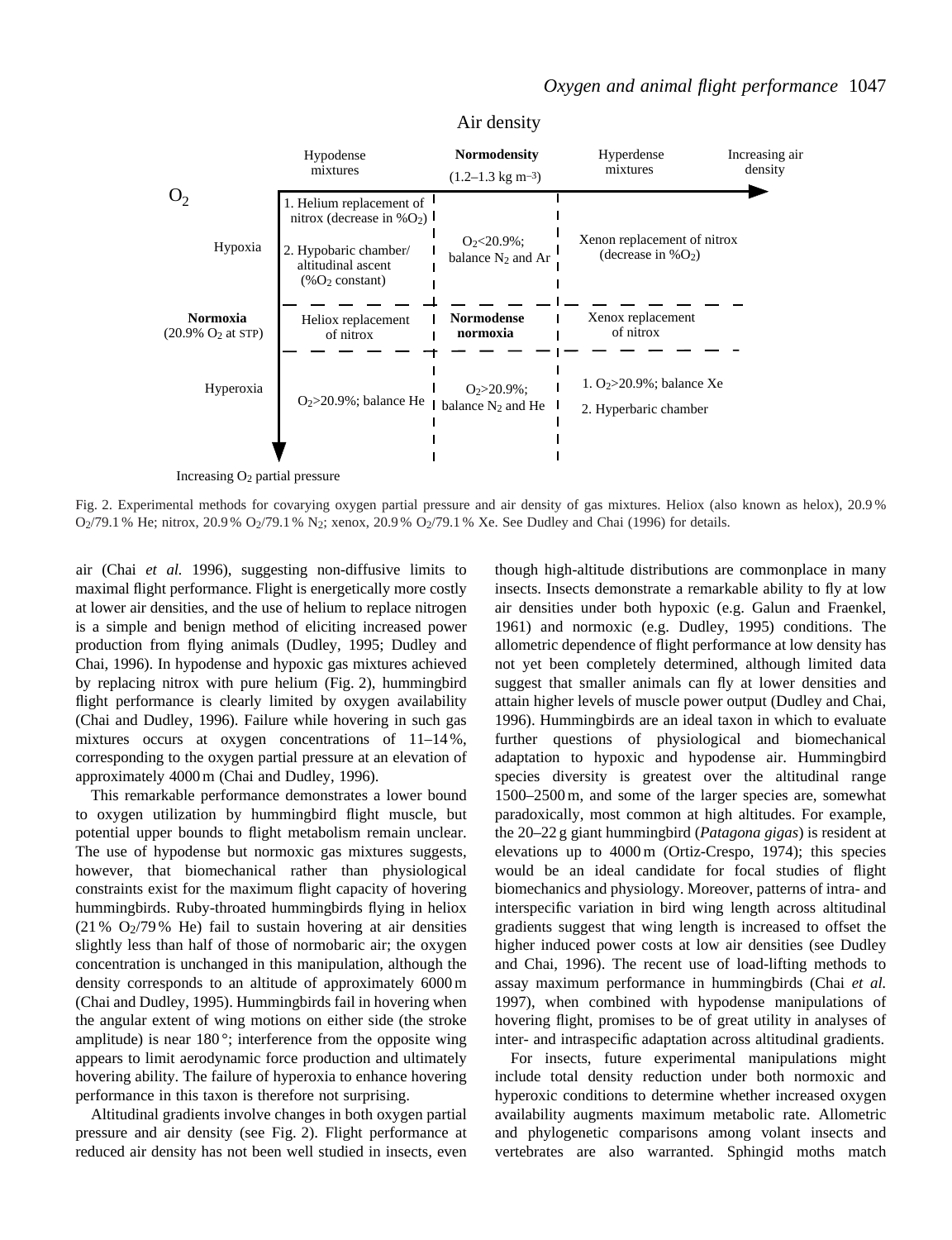# 1048 R. DUDLEY

hummingbirds for body mass and hovering ability; a study of these two taxa under conditions of maximal oxygen consumption would enable direct comparisons of design limits to tracheal and pulmonary respiration. To date, no hyperoxic manipulations have been implemented on flying insects near maximal performance, although the metabolic rate of hovering honeybees is independent of oxygen partial pressure under normobaria (Joos *et al.* 1997). The use of hyperdense and hyperbaric mixtures (Fig. 2) may also reveal biomechanical compensation and energetic responses not well-documented in flying animals. For example, hyperbaric but normoxic gas mixtures reduce the metabolic costs of hovering flight in honeybees (Withers, 1981), consistent with reduced aerodynamic costs of flight at higher air densities.

Moreover, the ontogenetic responsiveness of the tracheal system of insect larvae to both hypo- and hyperoxia (Loudon, 1988, 1989; Greenberg and Ar, 1996) suggests that an experimental evaluation of the flight performance of adult pterygotes grown under conditions of variable oxygen availability would be informative for paleobiological reconstructions. Ontogenetic and chronic adult exposure of bats and birds to hyperoxia might also reveal compensatory responses in growth and flight physiology. For example, the growth of avian embryos is enhanced under hyperoxia in some, but not all, species (Temple and Metcalfe, 1970; Metcalfe *et al.* 1981; Williams and Swift, 1988), and adult birds chronically exposed to hypobaria exhibit acclimation of blood variables (McGrath, 1971; Pionetti and Bouverot, 1977). The ninefold set of discrete combinatorial interactions between oxygen availability and air density (Fig. 2) thus provides ample experimental opportunity to evaluate the phenotypic plasticity of flight performance in relation to variable atmospheric composition.

Whereas selection for enhanced aerobic performance is generally viewed as a positive evolutionary outcome by locomotor physiologists, the indirect consequences of aerobic metabolism may pose specific biochemical challenges. For example, metabolically generated oxidants, and particularly superoxide radicals, are an important proximate cause of accumulated biochemical damage and ultimately of senescence (Shigenaga *et al.* 1994; Sohal and Weindruch, 1996). The primary biochemical response to such damage is the presence of enzymes, including catalases, peroxidases and superoxide dismutases, that specifically mitigate the deleterious presence of superoxide radicals (Fridovich, 1978; Packer, 1995; Beckman and Ames, 1997). That this response is under genetic control and potentially subject to the powerful effects of natural selection has been elegantly demonstrated using transgenic methods – overexpression of catalase and superoxide dismutase in *Drosophila melanogaster* reduces oxidative damage and significantly extends lifespan (Orr and Sohal, 1994). If the proximate controls of longevity depend substantially on such mitigation of oxidative damage, then the evolutionary regulation of lifespan probably reflects variable selective regimes acting on the expression of these enzymes. Indeed, selection for enhanced lifespan in *Drosophila* also increases superoxide dismutase activity (Tyler *et al.* 1993).

Given the enhanced longevities of flying animals (e.g. Pomeroy, 1990), coupled with the greatly increased rate of activity metabolism associated with flight, a combined evolutionary and biochemical analysis of senescence in volant forms will be directly relevant to the evolution of longevity.

The use of gas mixtures of variable composition permits detailed experimental protocols to be applied to this important issue. For example, the imposition of normobaric hyperoxia is known to increase oxidative damage and to reduce lifespan in *Drosophila melanogaster* (Sohal *et al.* 1993; Baret *et al.* 1994). Longevity in hypo- and hyperdense flight media can thus be compared under hyperoxic conditions to evaluate directly the deleterious oxidative effects of total metabolic expenditure, permitting energetic expenditures during flight to be decoupled experimentally from ambient oxygen exposure. Selection schemes for increased flight performance (e.g. Weber, 1996) can also be effected at variable oxygen levels and at variable air densities, permitting metabolic expenditure to be decoupled from hyperoxic effects. The use of *Drosophila* permits a parallel analysis of concomitant selection for enhanced superoxide dismutase expression and/or effectiveness. Such selection experiments would potentially link mechanistic interpretations of senescence with evolutionary theories of aging (e.g. Partridge and Barton, 1993).

### **Conclusions**

The adequacy of geophysical information concerning atmospheric composition is intrinsic to paleorespiratory analysis. A substantial reduction of atmospheric carbon dioxide levels through the Paleozoic coupled with a late Paleozoic oxygen pulse seem likely, given the congruence of global climate models and specific isotopic results, yet further analyses are warranted, particularly for terrestrial as distinct from marine facies. Correlational analyses of trends in body size evolution should extend beyond documentation of the occurrence of gigantism to include a detailed analysis of phyletic size change in relation to postulated environmental parameters. The present-day physiological simulations of ancestral respiratory patterns supplement paleontological reconstructions and, together with experiments involving ontogenetic exposure to hyperoxia and specific selection regimes, may provide insight into the plasticity of respiratory design as well as the nature of evolutionary responses to oxidative damage. Experimental manipulations of air density and oxygen concentration can be used to evaluate the biomechanics of maximal flight performance and can specifically place physiological performance within the ecological framework of adaptation across altitudinal gradients. A diversity of physiological analyses relevant to both past and present-day adaptation are enabled by the simple recognition that atmospheric composition has varied substantially through geological time.

I thank Doug Altshuler, Peng Chai, Carl Gans, Dmitry Grodnitsky, Jon Harrison, Austen Riggs and Steve Roberts for comments on the manuscript, and the NSF (IBN-9601089) for financial support.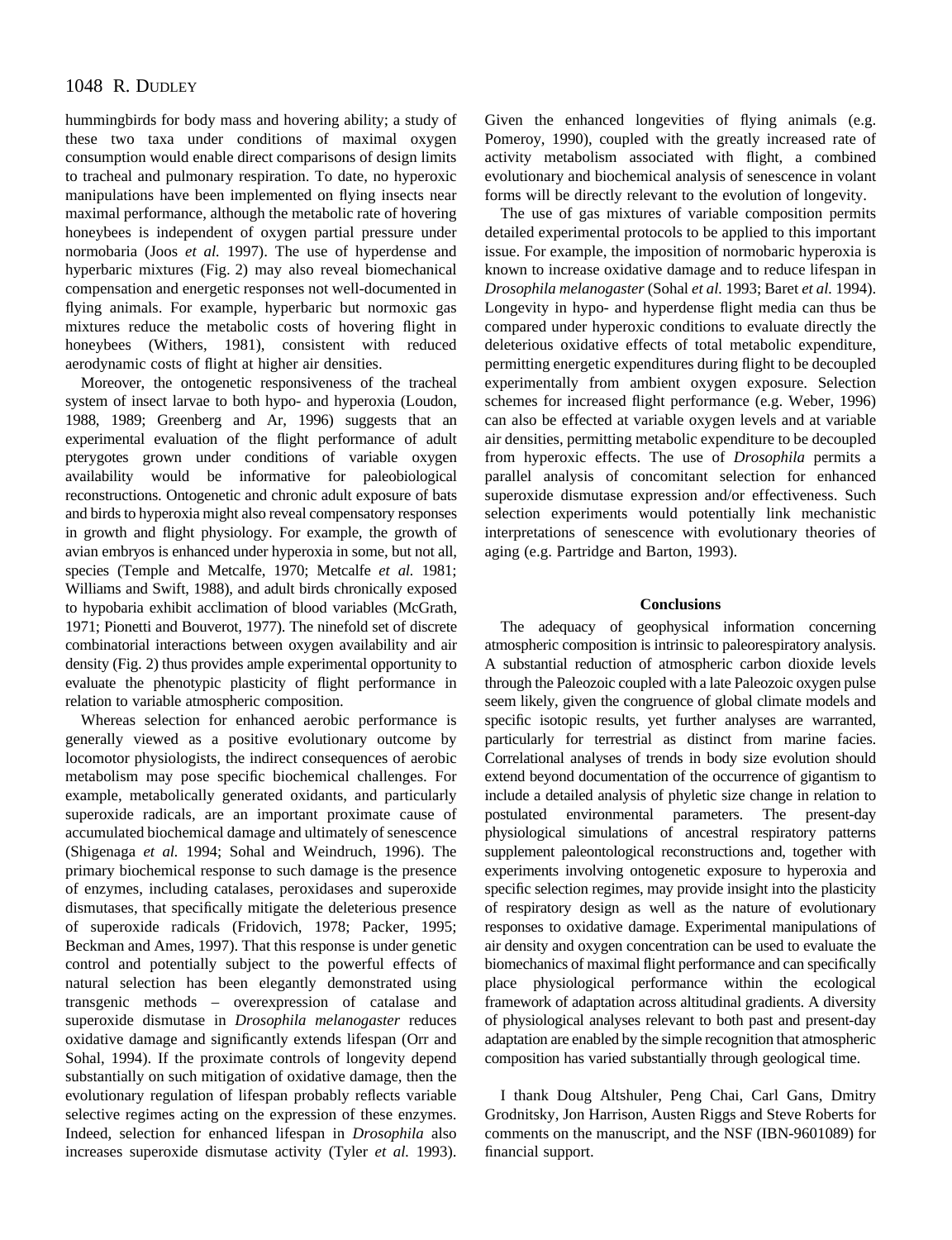#### **References**

- ALTRINGHAM, J. D. (1996). *Bats: Biology and Behaviour.* Oxford: Oxford University Press.
- BARET, P., FOUARGE, A., BULLENS, P. AND LINTS, F. (1994). Life-span of *Drosophila melanogaster* in highly oxygenated atmospheres. *Mech. Ageing Dev.* **76**, 25–31.
- BECKMAN, K. B. AND AMES, B. N. (1997). Oxidants, antioxidants and aging. In *Oxidative Stress and the Molecular Biology of Antioxidant Defenses* (ed. J. G. Scandalios), pp. 201–246. Cold Spring Harbor: Cold Spring Harbor Laboratory Press.
- BERNER, R. A. (1989). Drying, O2 and mass extinction. *Nature* **340**, 603–604.
- BERNER, R. A. (1990). Atmospheric carbon dioxide levels over Phanerozoic time. *Science* **249**, 1382–1386.
- BERNER, R. A. (1994). GEOCARB II: a revised model of atmospheric CO2 over Phanerozoic time. *Am. J. Sci.* **294**, 56–91.
- BERNER, R. A. (1997). The rise of plants and their effect on weathering and atmospheric CO2. *Science* **276**, 544–546.
- BERNER, R. A. AND CANFIELD, D. E. (1989). A new model for atmospheric oxygen over Phanerozoic time. *Am. J. Sci.* **289**, 333–361.
- BRIGGS, D. E. G. (1985). Gigantism in Palaeozoic arthropods. *Spec. Pap. Palaeontol.* **33**, 157.
- CARPENTER, F. M. (1992). *Treatise on Invertebrate Paleontology*, Part R, *Arthropoda 4*, vols 3, 4 (*Hexapoda*)*.* Lawrence: University of Kansas Press.
- CARROLL, R. L. (1988). *Vertebrate Paleontology and Evolution*. New York: W. H. Freeman and Co.
- CHAI, P., CHEN, J. S. C. AND DUDLEY, R. (1997). Transient hovering performance of hummingbirds under conditions of maximal loading. *J. exp. Biol.* **200**, 921–929.
- CHAI, P. AND DUDLEY, R. (1995). Limits to vertebrate locomotor energetics suggested by hummingbirds hovering in heliox. *Nature* **377**, 722–725.
- CHAI, P. AND DUDLEY, R. (1996). Limits to flight energetics of hummingbirds hovering in hypodense and hypoxic gas mixtures. *J. exp. Biol.* **199**, 2285–2295.
- CHAI, P., HARRYKISSOON, R. AND DUDLEY, R. (1996). Hummingbird hovering performance in hyperoxic heliox: effects of body mass and sex. *J. exp. Biol.* **199**, 2745–2755.
- DUDLEY, R. (1995). Extraordinary flight performance of orchid bees (Apidae: Euglossini) hovering in heliox (80 % He/20 % O2). *J. exp. Biol.* **198**, 1065–1070.
- DUDLEY, R. AND CHAI, P. (1996). Animal flight mechanics in physically variable gas mixtures. *J. exp. Biol.* **199**, 1881–1885.
- ERWIN, D. H. (1992). *The Great Paleozoic Crisis: Life and Death in the Permian.* New York: Columbia University Press.
- ERWIN, D. H. (1994). The *Permo-Triassic extinction. Nature* **367**, 231–236.
- FARACI, F. M. (1991). Adaptations to hypoxia in birds: how to fly high. *A. Rev. Physiol.* **53**, 59–70.
- FRIDOVICH, I. (1978). The biology of oxygen radicals. *Science* **201**, 875–880.
- GALUN, R. AND FRAENKEL, G. (1961). The effect of low atmospheric pressure on adult *Aedes aegyptii* and on housefly pupae. *J. Insect Physiol.* **7**, 161–176.
- GRAHAM, J. B., AGUILAR, N., DUDLEY, R. AND GANS, C. (1997). The late Paleozoic atmosphere and the ecological and evolutionary physiology of tetrapods. In *Amniote Origins: Completing the Transition to Land* (ed. S. S. Sumida and K. L. M. Martin), pp. 141–167. New York: Academic Press.
- GRAHAM, J. B., DUDLEY, R., AGUILAR, N. AND GANS, C. (1995). Implications of the late Palaeozoic oxygen pulse for physiology and evolution. *Nature* **375**, 117–120.
- GRAHAM, T. E. AND WILSON, B. A. (1983). Effects of hypercapnia and hyperoxia on metabolism during exercise. *Med. Sci. Sports Exerc.* **15**, 514–519.
- GREENBERG, S. AND AR, A. (1996). Effects of chronic hypoxia, normoxia and hyperoxia on larval development in the beetle *Tenebrio molitor*. **42**, 991–996.
- GRUSZCZYŃSKI, M., HALAS, S., HOFFMAN, A. AND MAKOWSKI, K. (1989). A brachiopod calcite record of the oceanic carbon and oxygen isotopic shifts at the Permo/Triassic boundary. *Nature* **337**, 64–68.
- HALLAM, A. (1991). Why was there a delayed radiation after the end-Paleozoic extinctions? *Hist. Biol.* **5**, 257–262.
- HARLÉ, É. AND HARLÉ, A. (1911). Le vol de grands reptiles et insectes disparus semble indiquer une pression atmosphérique levée. *Bull. Soc. Geol. Fr. 4 Ser.* **11**, 118–121.
- HART, M. H. (1978). The evolution of the atmosphere of the earth. *Icarus* **33**, 23–39.
- HOLLAND, H. D. (1984). *The Chemical Evolution of the Atmosphere and Oceans*. Princeton: Princeton University Press.
- ISOZAKI, Y. (1997). Permo-Triassic boundary superanoxia and stratified superocean: records from lost deep sea. *Science* **276**, 235–238.
- JEPSEN, G. L. (1970). Bat origins and evolution. In *Biology of Bats*, vol. 1 (ed. W. A. Wimsatt), pp. 1–64. London: Academic Press.
- JOOS, B., LIGHTON, J. R. B., HARRISON, J. F., SUAREZ, R. K. AND ROBERTS, S. P. (1997). Effects of ambient oxygen tension on flight performance, metabolism and water loss of the honeybee. *Physiol. Zool.* **70**, 167–174.
- KINGSOLVER, J. G. AND KOEHL, M. A. R. (1985). Aerodynamics, thermoregulation and the evolution of insect wings: differential scaling and evolutionary change. *Evolution* **39**, 488–504.
- KINGSOLVER, J. G. AND KOEHL, M. A. R. (1994). Selective factors in the evolution of insect wings. *A. Rev. Ent.* **39**, 425–451.
- KNIGHT, D. R., SCHAFFARTZIK, W., POOLE, D. C., HOGAN, M. C., BEBOUT, D. E. AND WAGNER, P. D. (1993). Effects of hyperoxia on maximal leg O2 supply and utilization in men. *J. appl. Physiol.* **75**, 2586–2594.
- KNOLL, A. H., BAMBACH, R. K., CANFIELD, D. E. AND GROTZINGER, J. P. (1996). Comparative earth history and Late Permian mass extinction. *Science* **273**, 452–457.
- KUHNEN, G., WLOCH, B. AND WUNNENBERG, W. (1987). Effects of acute hypoxia and/or hypercapnia on body temperatures and cold induced thermogenesis in the golden hamster. *J. therm. Biol.* **12**, 103–107.
- KUKALOVA´-PECK, J. (1978). Origin and evolution of insect wings and their relation to metamorphosis, as documented by the fossil record. *J. Morph.* **156**, 53–126.
- KUKALOVÁ-PECK, J. (1985). Ephemeroid wing venation based upon new gigantic Carboniferous mayflies and basic morphology, phylogeny and metamorphosis of pterygote insects (Insecta, Ephemerida). *Can. J. Zool.* **63**, 933–955.
- KUKALOVÁ-PECK, J. (1987). New Carboniferous Diplura, Monura and Thysanura, the hexapod ground plan and the role of thoracic lobes in the origin of wings (Insecta). *Can. J. Zool.* **65**, 2327–2345.
- KUMP, L. R. (1989). Chemical stability of the atmosphere and ocean. *Global planet. Change* **1**, 123–126.
- LOUDON, C. (1988). Development of *Tenebrio molitor* in low oxygen levels. *J. Insect Physiol.* **34**, 97–103.